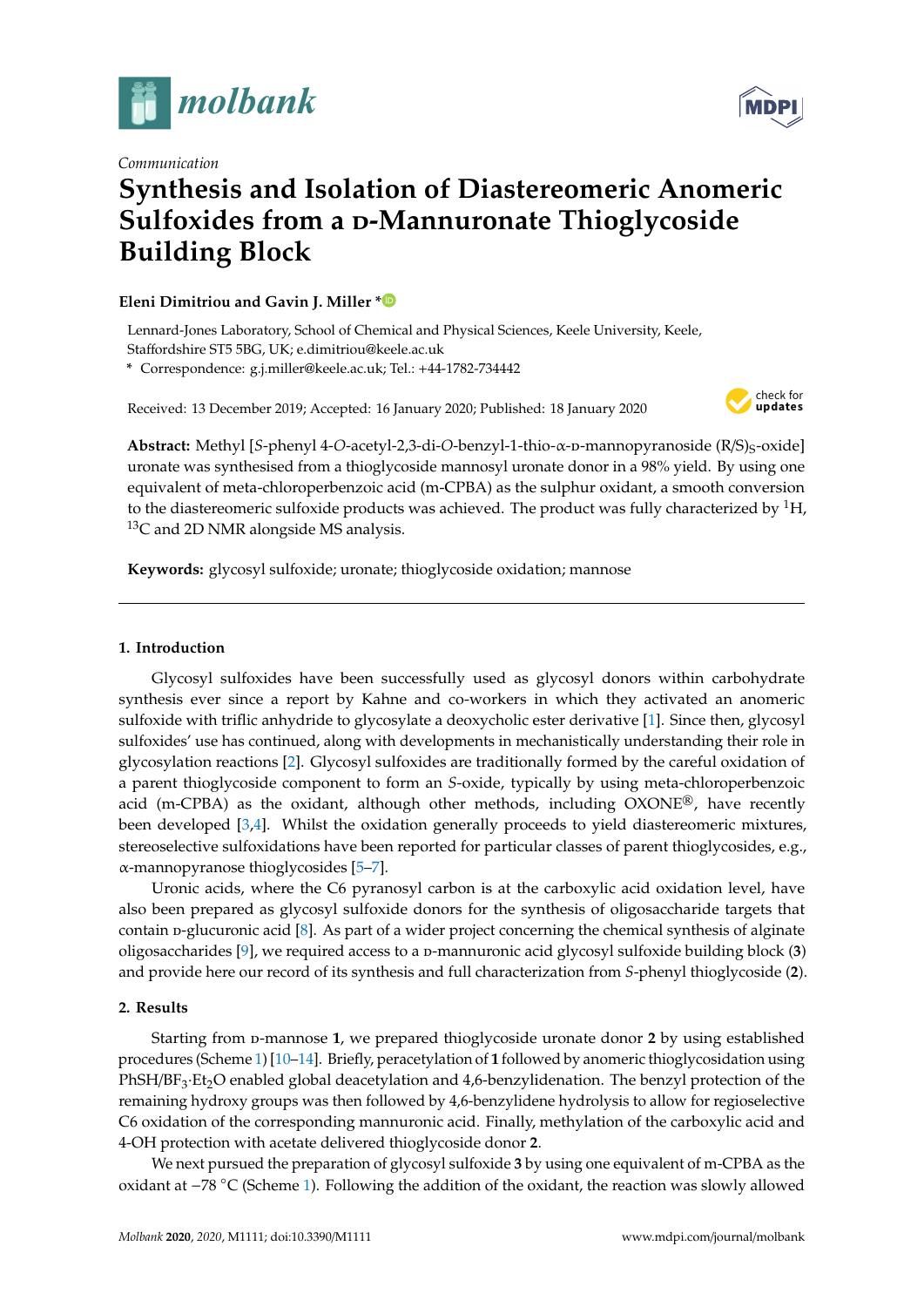to warm to  $-30$  °C over four hours. Thin layer chromatography (TLC) analysis at this point showed the appearance of two new, lower  $R_f$  spots, which were indicative of an oxidised material. Following workup,  ${}^{1}$ H NMR analysis of the crude residue indicated that a mixture of sulfoxide diastereomers had formed (3major:3minor, 2:1). The diastereoisomers were separated by column chromatography and analytical data collected for both.

<span id="page-1-0"></span>

Scheme 1. Synthesis of methyl [S-phenyl 4-O-acetyl-2,3-di-O-benzyl-1-thio- $\alpha$ -D-mannopyranoside mannopyranoside (R/S)S-oxide] uronate **3** from thioglycoside **2**. (R/S)S-oxide] uronate **3** from thioglycoside **2**. mannopyranoside (R/S)S-oxide] uronate **3** from thioglycoside **2**.

For the major diastereoisomer, an analysis of the 1H NMR data [5.11 ppm (d (doublet), *J* = 10.1 Hz, H1)] suggested that the product adopted a <sup>1</sup>C<sub>4</sub> conformation in solution and the H1–H2 coupling supported a *trans*-diaxial relationship. This observation was further supported by the multiplicity for H4 (dd (doublet of doublets), *J* = 3.9, 1.4 Hz), which was distinct from the usual *trans*-diaxial coupling observed for  ${}^4C_1$  mannose derivatives ([Fi](#page-1-1)gure 1). The coupling observed for the minor diastereoisomer was different [5.26 ppm (br d, J = 7.4 Hz, H1)] and more closely matched the J value that was observed for 2 [5.80 ppm (d,  $J = 7.1$  Hz, H1)], thus suggesting that the barrier to interconvert between <sup>1</sup>C<sub>4</sub> and  $\mathcal{L}_{1}$  was lower for this diastereoisomer, as evidenced by signal broadening and *J* vand averaging in the <sup>1</sup>H NMR spectrum. Diastereomeric sulfoxide 3 is currently being evaluated as a glycosyl donor for the synthesis of mannonate-containing oligosaccharides. Copies of NMR data for the major and minor isomers of 3 are included in the Supplementary Materials. For the major diastereoisomer, an analysis of the <sup>1</sup>H NMR data [5.11 ppm (d (doublet), *J* = 10.1 H4 (dd (doublet of doublets),  $J = 3.9$ , 1.4 Hz), which was distinct from the usual *trans*-diaxial coupling  ${}^4C_1$  was lower for this diastereoisomer, as evidenced by signal broadening and *J* value averaging in the

<span id="page-1-1"></span>

**Figure 1.** Indication of  ${}^{1}C_{4}$  conformation for (3) using  ${}^{1}H$  NMR coupling constant data.

### **3. Materials and Methods 3. Materials and Methods**

#### *3.1. General*

All reagents and solvents that were available commercially were purchased from Acros Organics<sup>™</sup> ium, Alfa Aesar™ Ward Hill, MA, Fisher Scientific™ Waltham MA, or Sigma Aldrich™ St. Louis MO. All reactions in non-aqueous solvents were conducted in flame-dried glassware under a nitrogen atmosphere with a magnetic stirring device. Solvents were purified by passing through activated alumina columns, used directly from a PureSolv-MD solvent purification system, and transferred under nitrogen. Reactions requiring low temperatures used the following cooling baths:  $-78$  °C Belgium, Alfa Aesar<sup>TM</sup> Ward Hill, MA, Fisher Scientific<sup>TM</sup> Waltham MA, or Sigma Aldrich<sup>TM</sup> St. Louis MO. All reactions in non-aqueous solvents were conducted in flame-dried glassware under a nitrogen atmosphere with a selected absorbencies ( $v_{\text{max}}$ ) are reported in cm<sup>-1</sup>. <sup>1</sup>H NMR spectra were recorded at 400 MHz, and <sup>13</sup>C spectra were recorded at 100 MHz with the use of a Bruker AVIII400 spectrometer. <sup>1</sup>H NMR signals were assigned with the aid of gDQCOSY. <sup>13</sup>C NMR signals were assigned with the aid of gHSQCAD. were assigned with the aid of gDQCOSY.  ${}^{13}$ C NMR signals were assigned with the aid of gHSQCAD. Coupling constants are reported in Hertz. Chemical shifts ( $\delta$ , in ppm) were standardized against the deuterated solvent peak. NMR data were analysed with the Nucleomatica iNMR software. <sup>1</sup>H NMR deuterated solvent peak. NMR data were analysed with the Nucleomatica iNMR software. <sup>1</sup>H NMR splitting patterns were assigned as follows: s (singlet), br d (broad doublet), d (doublet), t (triplet), dd (doublet of doublets), ddd (doublet of doublet of doublets), or m (multiplet and/or multiple resonances). (doublet of doublets), ddd (doublet of doublet of doublets), or m (multiplet and/or multiple resonances).<br>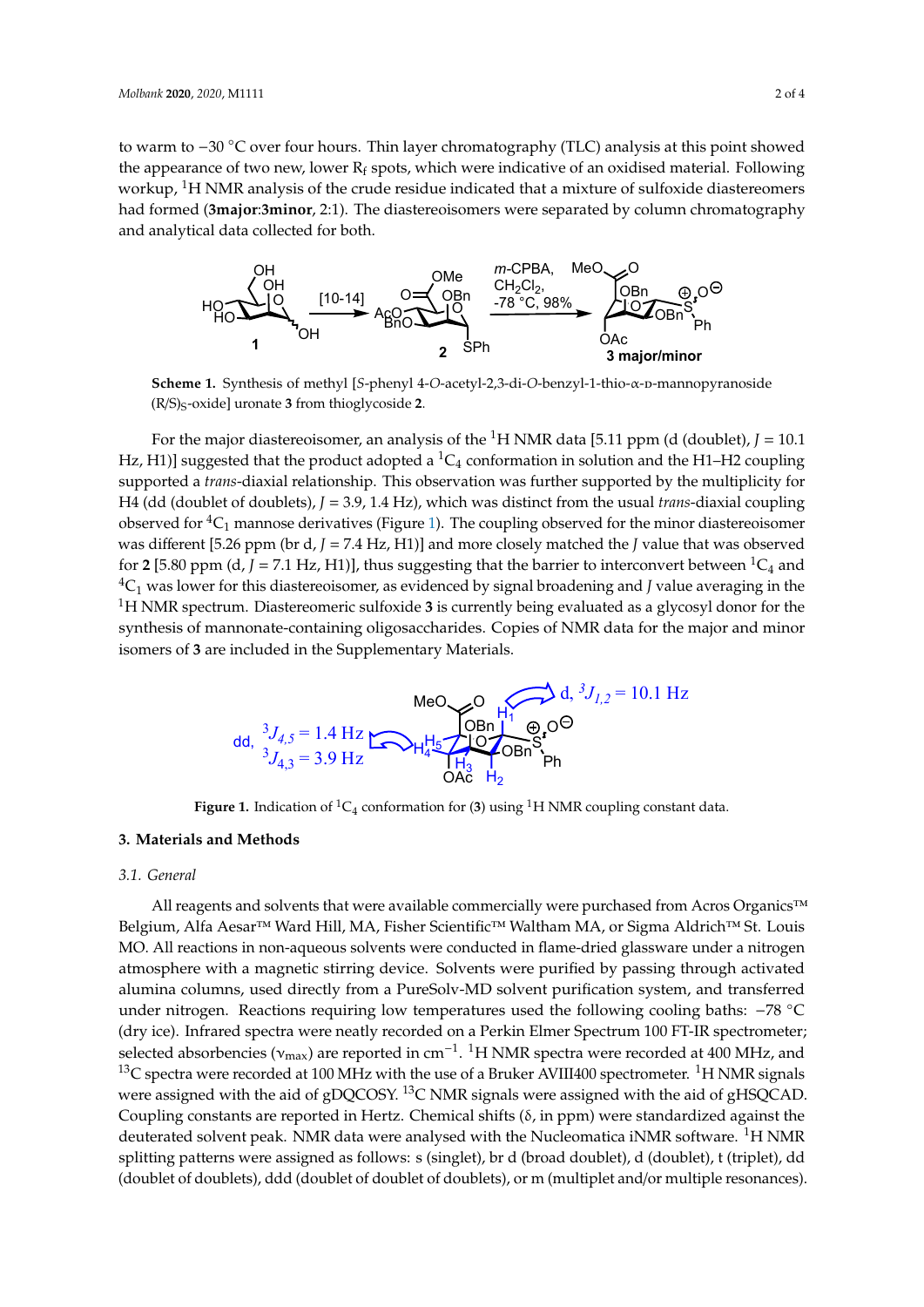Reactions were followed by TLC by using Merck silica gel 60F254 analytical plates (aluminium support) and were developed with the use of standard visualising agents: short wave UV radiation (245 nm) and 5% sulfuric acid in methanol/∆. Purification via flash column chromatography was conducted by using silica gel 60 (0.043–0.063 mm). Optical activities were recorded on a Rudolph autopol I automatic polarimeter (concentration in g/100mL). MS and HRMS (ESI) were obtained on Waters (Xevo, G2-XS TOF) or Waters Micromass LCT spectrometers by using a methanol mobile phase. High resolution (ESI) spectra were obtained on a Xevo, G2-XS TOF mass spectrometer.

#### *3.2. Methyl [S-phenyl 4-O-acetyl-2,3-di-O-benzyl-1-thio-*α*-*d*-mannopyranoside (R*/*S)S-oxide] uronate* **3**

m-CPBA (66 mg, 0.38 mmol, 1.0 equiv.) was added to a stirred solution of **2** (200 mg, 0.38 mmol, 1.0 equiv.) in CH2Cl<sup>2</sup> (20 mL) at <sup>−</sup><sup>78</sup> ◦C, followed by warming to -30 ◦C over 4 h, whereupon TLC analysis (EtOAc/hexane, 1/2) indicated that no starting material remained. The reaction was quenched by the addition of a saturated aqueous NaHCO<sub>3</sub> solution (25 mL) and the organic layer separated and washed with brine ( $2 \times 25$  mL). The organic layer was dried (MgSO<sub>4</sub>), filtered, and concentrated under reduced pressure, furnishing crude **3** as a yellow oil. Purification was conducted with the use of silica gel flash column chromatography eluting with EtOAc/hexane (0/100, 20/80, 40/60, 90/10) to afford (**3**) (201 mg, 0.34 mmol, 98%) as two separable diastereoisomers (**3major**:**3minor**, 2:1, 132 mg:69 mg).

Analytical data for **3minor**.  $R_f$  0.18 (EtOAc/hexane, 1/2);  $[\alpha]_D^{26}$  +100 (c. 1.0, CHCl<sub>3</sub>); <sup>1</sup>H NMR (400 MHz; CDCl<sub>3</sub>)  $\delta$  7.63–6.91 (15 H, m, ArH), 5.51 (1 H, dd, J = 5.3, 3.4 Hz, H4), 5.24 (1 H, d, J = 7.4 Hz, H1), 4.57  $(1 \text{ H}, \text{ d}, \text{ J} = 3.2, \text{ Hz}, \text{ H5}, 4.50 \text{ (1 H}, \text{ d}, \text{ J} = 12.9 \text{ Hz}, \text{ CH}_2\text{Ph-attached to C3}), 4.47 \text{ (1 H}, \text{ d}, \text{ J} = 12.6 \text{ Hz},$ CH<sub>2</sub>Ph-attached to C3), 4.40 (1 H, d, J = 11.8 Hz, CH<sub>2</sub>Ph-attached to C2), 4.33 (1 H, d, J = 11.8 Hz, CH<sub>2</sub>Ph-attached to C2), 4.05 (1 H, dd, J = 7.5, 2.9 Hz, H2), 3.92 (1 H, dd, J = 5.0, 2.8 Hz, H3), 3.58 (3 H, s, CO<sub>2</sub>CH<sub>3</sub>), 2.05 (3 H, s, C(O)CH<sub>3</sub>); <sup>13</sup>C NMR (101 MHz; CDCl<sub>3</sub>) δ 169.7 (C=O of C(O)CH<sub>3</sub>), 168.1 (C=O of CO2CH3), 140.7, 137.3, 137.3, 130.7, 128.9, 128.3, 128.2, 127.9, 127.7, 127.7, 124.5, 92.2 (C1), 74.5 (C5), 73.2 (C3), 72.7 (CH<sub>2</sub>Ph-attached to C3), 71.2 (CH<sub>2</sub>Ph-attached to C2), 70.0 (C2), 69.4 (C4), 52.4 (CO2CH3), 20.9 (C(O)CH3); LRMS (ESI+) *m*/*z* 539 [(M + H)+, 100%]; HRMS (ESI+) *m*/*z* Found: (M + H)<sup>+</sup> 539.1739 C<sub>29</sub>H<sub>30</sub>O<sub>8</sub>S requires (M + H)<sup>+</sup>, 539.1734; IR vmax/cm<sup>-1</sup> 1735 (s, C=O), 1183 (s, C−O), 1143  $(s, C-O)$ , 1074  $(s, S=O)$ .

Analytical data for **3major**.  $R_f$  0.10 (EtOAc/hexane, 1/2);  $[\alpha]_D^{26}$  –2.3 (c. 1.0, CHCl<sub>3</sub>); <sup>1</sup>H NMR (400 MHz; CDCl3) δ 7.79–7.31 (15 H, m, ArH), 5.52 (1 H, dd, J = 3.9, 1.4 Hz, H4), 5.10 (1 H, d, J = 10.1 Hz, H1), 4.73  $(1 H, d, J = 11.1 Hz, CH<sub>2</sub>Ph-attached to C2 or C3), 4.62 (1 H, d, J = 12.0 Hz, CH<sub>2</sub>Ph-attached to C2 or C3).$ C3), 4.58 (2 H, d, J = 12.0 Hz, CH<sub>2</sub>Ph-attached to C2 or C3), 4.57 (1 H, d, J = 11.1 Hz, CH<sub>2</sub>Ph-attached to C2 or C3), 4.39 (1 H, d, J = 1.0 Hz, H5), 4.21 (1 H, dd, J = 10.1, 2.7 Hz, H2), 3.92–3.90 (1 H, m, H3), 3.42 (3 H, s, CO<sub>2</sub>CH<sub>3</sub>), 2.09 (3 H, s, C(O)CH<sub>3</sub>); <sup>13</sup>C NMR (101 MHz; CDCl<sub>3</sub>)  $\delta$  170.0 (C=O of C(O)CH<sub>3</sub>), 167.9 (C=O of CO<sub>2</sub>CH<sub>3</sub>), 137.0, 137.0, 130.6, 128.6, 128.5, 128.4, 128.4, 128.2, 128.1, 128.0, 125.1, 86.8 (C1), 74.5 (C5), 72.6 (CH<sub>2</sub>Ph-attached to C2 or C3), 72.4 (CH<sub>2</sub>Ph-attached to C2 or C3), 72.4 (C3), 70.6 (C2), 69.4 (C4), 52.1 (CO2CH3), 21.1 (C(O)CH3); LRMS (ESI+) *m*/*z* 539 [(M + H)+, 100%]; HRMS (ESI+) *m*/*z* Found:  $(M + H)^+$  539.1719 C<sub>29</sub>H<sub>30</sub>O<sub>8</sub>S requires  $(M + H)^+$ , 539.1734; IR vmax/cm<sup>-1</sup> 1735 (s, C=O), 1183 (s, C–O), 1143 (s, C–O), 1074 (s, S=O).

**Supplementary Materials:** The following are available online, Figure S1: <sup>1</sup>H NMR spectrum of compound **3major**, Figure S2: <sup>13</sup>C NMR spectrum of compound **3major**, Figure S3: <sup>1</sup>H NMR spectrum of compound **3minor**, Figure S4: <sup>13</sup>C NMR spectrum of compound **3minor**.

**Author Contributions:** E.D. and G.J.M. conceived and designed the experiments; E.D. performed the experiments and analysed the data; G.J.M. and E.D. wrote the manuscript. All authors have read and agreed to the published version of the manuscript.

**Funding:** This research received no external funding.

**Acknowledgments:** University are thanked for a PhD studentship to E.D. and the EPSRC UK National Mass Spectrometry Facility (NMSF) at Swansea University are thanked for MS analyses.